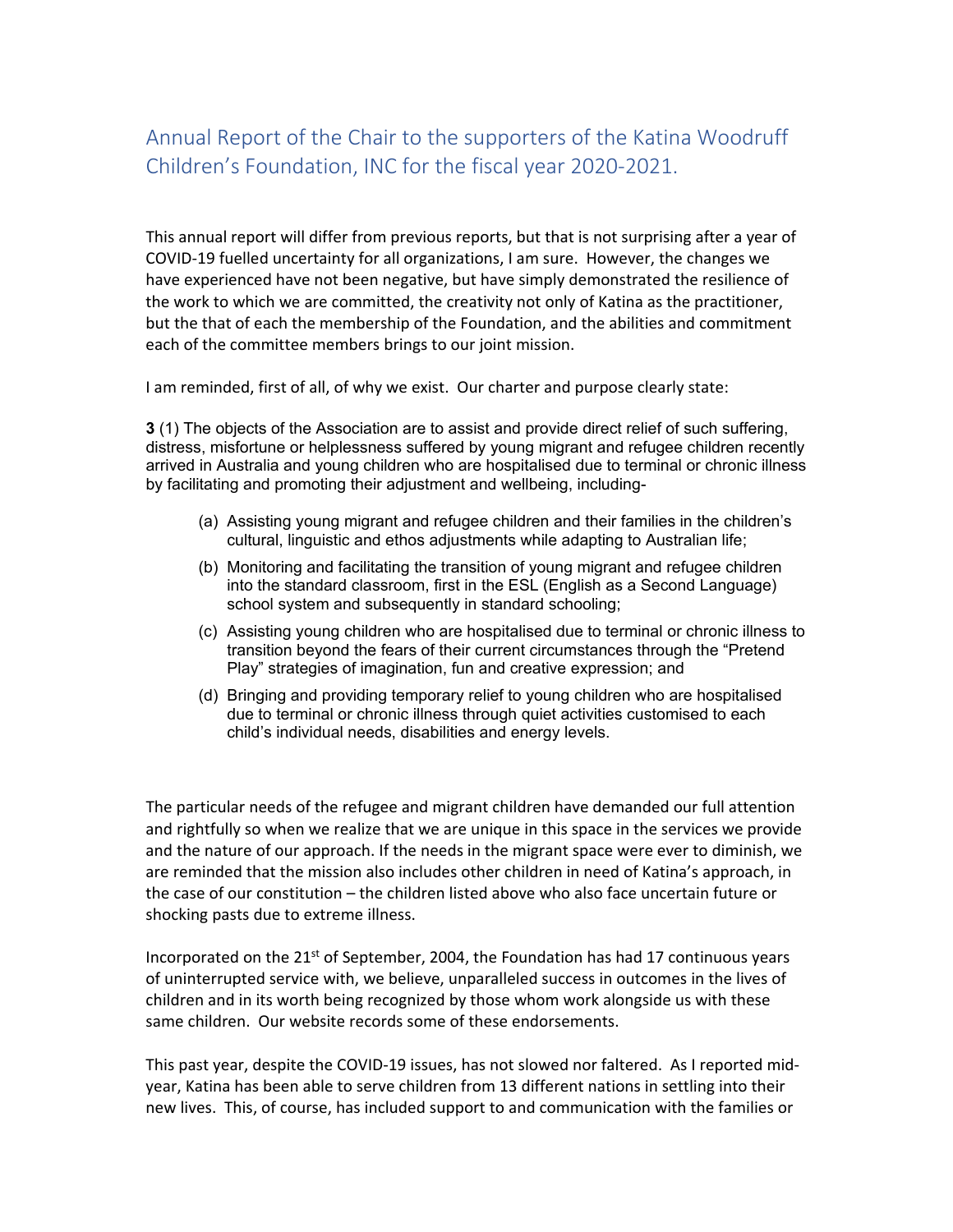carers of the children. New opportunities are even now arising as I write this report. For instance, you would have read in the news of Children who were separated from their parents for months on end because the parents had come ahead of the family to gain employment, secure a home and prepare life before sending for their children. When it was time to send for the children borders had closed and the children were not allowed to come to Australia from India – a full three years transpired with the children being separated from their parents, they were isolated in India and the parents were already here. Living with grandparents has been a wonderful fall‐back position but, as the news reported, there was trauma both for the parents and for the children as they did not know when they would finally be reunited. The children had not attended school been had been home schooled by the grandparents with their iPads, so upon arrival in Australia they had to adjust to school, school in English, bonding with parents again etc. It is feeling strange for both the parents as their children were missing their grandmother and wanted to be with her rather than immediately bonding with parents again. I have not been able to share with you is this news update from our vantage point. I have learned that Katina has recently been working with these children and facilitating their moving beyond that shock of uncertainty and parental presence to readjusting to becoming a part of a new language setting, family unit and schooling experience. Both the children and parents are benefiting from the service we provide.

Another rapid change has been the sudden changes in Afghanistan with the horrors of people at risk because they supported our forces and the forces of other world powers during the conflict there. While some families have been evacuated safely in the final days before Australian forces left Afghanistan, it is shocking to think that some have been left behind to face a hostile enemy who seems bent on revenge without our support. However, many were brought out. One such family has just arrived in our area: The first Afghanistan family with whom Katina has worked since the recent political changes has just arrived in our area – they were evacuated from Afghanistan with only days to spare, not knowing if they would make the deadline or not. The trauma of this experience affected the whole family.

Katina was called into the office of the Deputy Principal as this family enrolled their oldest child into school in a strange language and strange country: She said "I would like to introduce you to Katina." She told this family that she believed Katina could make a difference to their little daughter as she settled into her new experiences. She introduced Katina, explained what Katina does, and asked the family if they would be interested in having Katina work with their daughter as she settled in. Not only were they interested, but they were delighted and relieved to see what a difference not only the wonderful IEC staff and administration could offer but, further, the individual approach that Katina could bring to serve their family. The first session has already occurred with great success and to the delight of the little girl. THIS IS WHY WE EXIST!

Now, as I conclude this report, my thoughts turn to you, the supporters.

Firstly, I have been reminded how committed not only Katina is to this cause, but the same commitment from the supporters of the Foundation: You have persisted in your support for which we are so thankful.